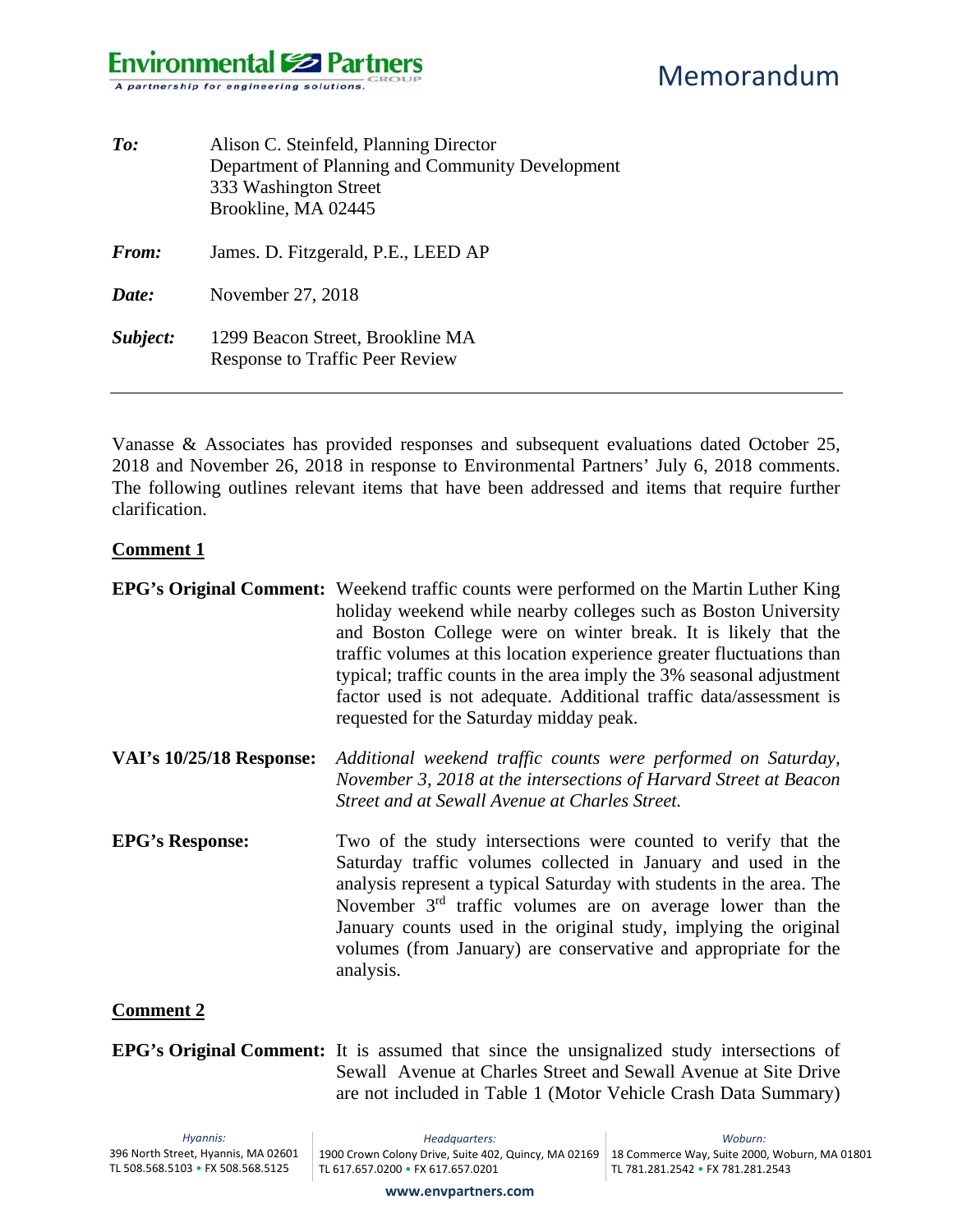| Memorandum<br>November 27, 2018 | Page 2                                                                                                                                                                                                                                                                                                                                                                                                                                                                                                      |  |  |
|---------------------------------|-------------------------------------------------------------------------------------------------------------------------------------------------------------------------------------------------------------------------------------------------------------------------------------------------------------------------------------------------------------------------------------------------------------------------------------------------------------------------------------------------------------|--|--|
|                                 | that no crashes at these location were recorded during the five-year<br>study period. Verification is requested.                                                                                                                                                                                                                                                                                                                                                                                            |  |  |
| <b>VAI's Response:</b>          | No accidents were reported at the Sewall Avenue and Charles<br>Street intersection from either MassDOT or the Town of Brookline<br>records.                                                                                                                                                                                                                                                                                                                                                                 |  |  |
| <b>EPG's Response:</b>          | It is our understanding that no crashes were reported at Sewall<br>Avenue at Site Drive as well. Comment has been addressed.                                                                                                                                                                                                                                                                                                                                                                                |  |  |
| <b>Comment 3</b>                |                                                                                                                                                                                                                                                                                                                                                                                                                                                                                                             |  |  |
|                                 | EPG's Original Comment: The accident data from MassDOT used in the crash assessment of<br>subject intersections is known to be lacking "due to (an) IT failure<br>between the BPD and Mass RMV computer systems". Therefore a<br>comparison of reports from the Brookline Police Department is<br>requested for a more accurate and reliable evaluation.                                                                                                                                                    |  |  |
| <b>VAI's 10/25/18 Response:</b> | Accident data was requested from the Brookline Police<br>Department for the period of 2016 to April 2018 and is<br>summarized in Table 2. Over this 2.33 year period, there were 22<br>reported accidents, 7 involved personal injury and none involved<br>pedestrians or bicyclists. Overall, this data is consistent with the<br>MassDOT 2010-2014 data and none of the intersections<br>experienced a crash rate above the state averages.                                                               |  |  |
| <b>EPG's Response:</b>          | Additional data has been provided from the Brookline Police<br>Department for the period of 2016 to April 2018. The latest<br>District 6 rate for unsignalized intersections is 0.52 C/MEV and for<br>signalized intersections is 0.71 C/MEV. Crash rates higher than<br>these averages could indicate a potential safety issue.<br>The updated crash rates continue to remain less than the District 6                                                                                                     |  |  |
|                                 | average crash rate and are listed below:                                                                                                                                                                                                                                                                                                                                                                                                                                                                    |  |  |
|                                 | 0.41 C/MEV Harvard Street at Beacon Street (Signalized)<br>0.44 C/MEV Harvard Street at Longwood Avenue<br>(Unsignalized)<br>0.00 C/MEV Harvard Street at Sewall Avenue/Stearns<br>Road (Unsignalized)<br>0.28 C/MEV Sewall Avenue at Longwood Avenue<br>(Unsignalized)<br>$0.10$ C/MEV<br>Sewall Avenue at<br>St. Paul<br><b>Street</b><br>$\bullet$<br>(Unsignalized)<br>0.11 C/MEV Beacon Street at Pleasant Street (Signalized)<br>0.06 C/MEV Beacon Street at Charles Street (Signalized)<br>$\bullet$ |  |  |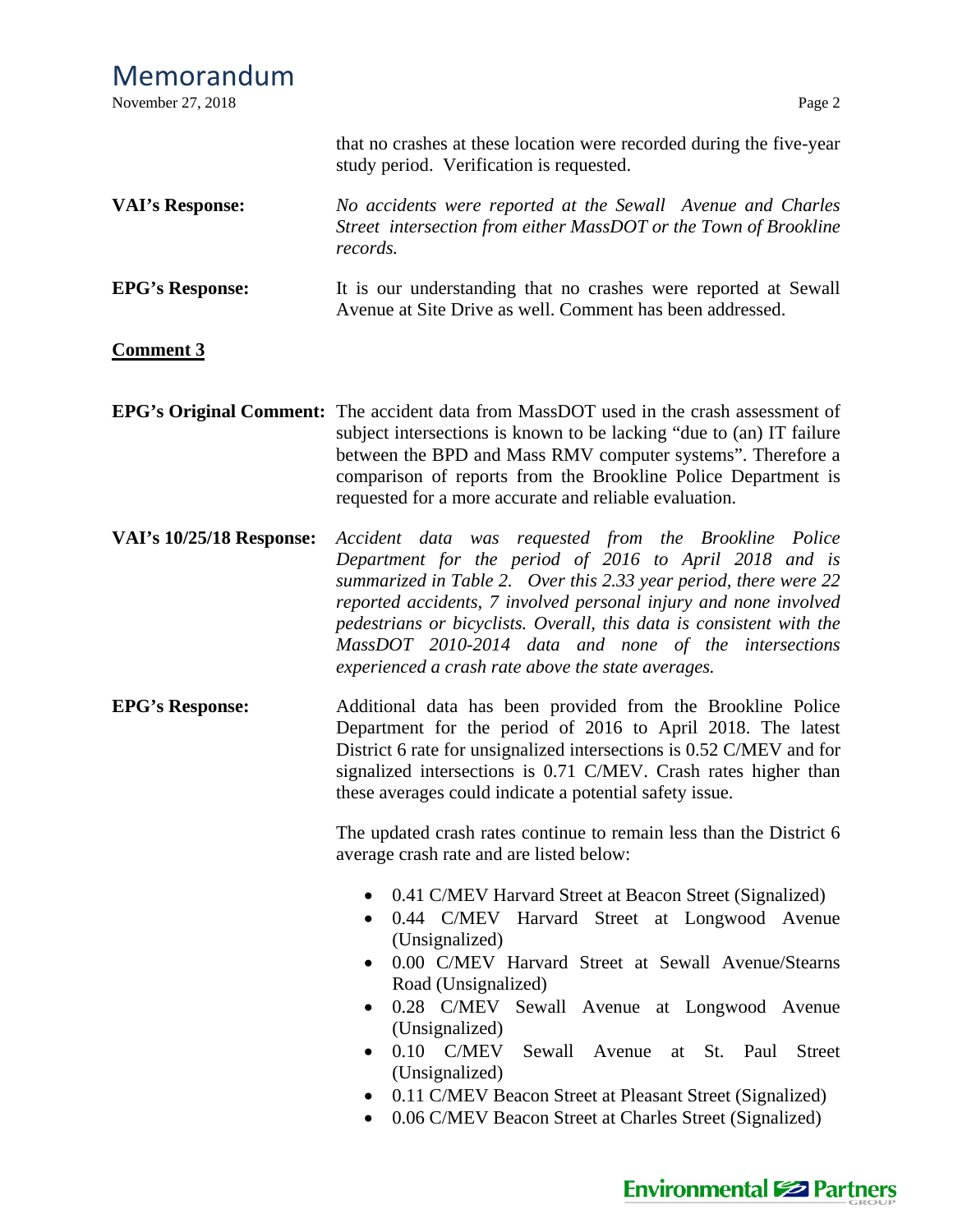November 27, 2018 Page 3

Despite the low crash rates it should be noted that the project site and several of the study intersections fall within both the 2006- 2015 Highway Safety Improvement Program (HSIP) Bicycle Crash Cluster and Pedestrian Crash Cluster. HSIP crash clusters are different from crash rate in that they take into consideration the severity of the experienced crashes and identify areas or "clusters" that fall within the top 5% crashes in the region.

The following intersections fall both within the Bicycle and Pedestrian clusters:

- Longwood Avenue at Sewall Avenue;
- Harvard Street at Longwood Avenue;
- Beacon Street at Harvard Street;
- Beacon Street at Pleasant Street.

The following intersection falls within the Pedestrian cluster only:



Harvard Street at Sewall Avenue

Therefore, despite the low crash rates at the subject intersection, it appears that enough severe bicycle and pedestrian crashes have been experienced at intersections that immediately surround the project site to justify their falling within HSIP Crash Clusters. The pedestrian, bicycle and motorist traffic generated by the proposed development may further exasperate safety concerns at the immediately surrounding intersections and some mitigation should be considered.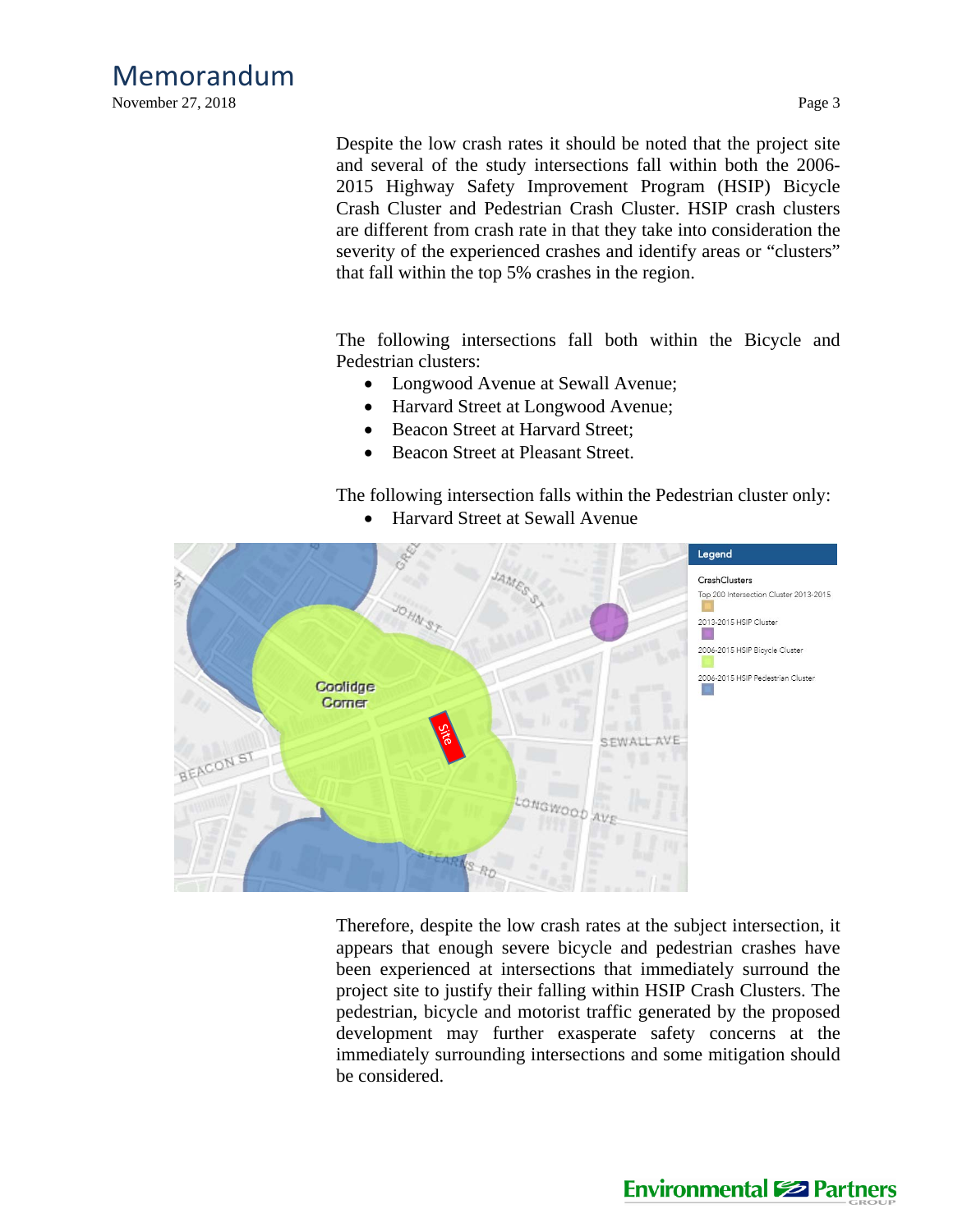November 27, 2018 Page 4

### **Comment 4**

- of retail space, it is requested that more information regarding the retail type be provided and that a different LUC or empirical data from a more appropriate retail development be used to better estimate retail trips.
- **VAI's 10/25/18 Response:** "*…Based upon the latest plan, the project will include less retail/restaurant space at 10,400 sf and 80 age-restricted residential units. Land Use Code 820 – Shopping Center was utilized for the sf of retail/restaurant space and Land Use Code 252 – Senior Housing attached was utilized for the updated 80 units. The revised trip generation is summarized in Table 3... The above estimates are very comparable to the original traffic study. It should be noted that Neenas is still expected to occupy the second floor retail space and this use generates very little traffic as documented in the appendix with customer counts."*
- **EPG's Response:** After a meeting with the town and the applicant on Tuesday, November 20, 2018, it was decided that Quality Restaurant land use code (not retail) should be used for a portion of the originally anticipated retail space and that the transit/walk reduction should be reduced from 50 percent to 38 percent.
- **VAI's 11/26/18 Response:** *The trip generation table has been revised to reflect a quality restaurant and is attached. The level of service analysis was updated for the higher Saturday midday condition and is also attached. The weekday morning and evening peak hour volume changes are minimal and do not warrant any further analysis.*

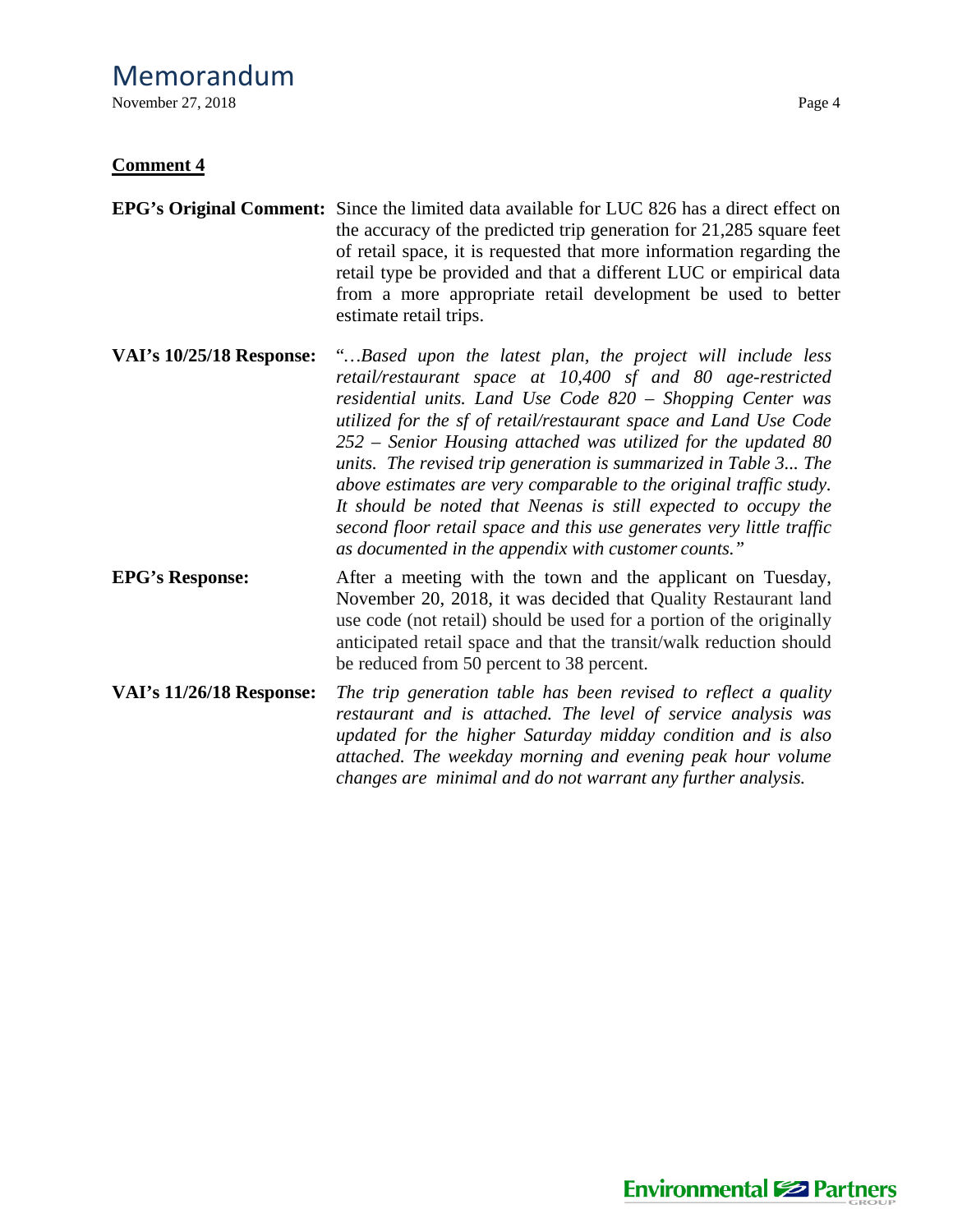November 27, 2018 Page 5

### Table 3

TRIP-GENERATION SUMMARY (UPDATE)

|                                                                   | Residential<br>Trips <sup>a</sup> | Residential<br>Transit<br>Reduction <sup>b</sup> | Retail <sup>c</sup>   |                                   | Restaurant <sup>f</sup> |                                   |                                  |
|-------------------------------------------------------------------|-----------------------------------|--------------------------------------------------|-----------------------|-----------------------------------|-------------------------|-----------------------------------|----------------------------------|
|                                                                   |                                   |                                                  | 7,125 sf              | Transit<br>Reduction <sup>d</sup> | 3,500 sf                | Transit<br>Reduction <sup>e</sup> | <b>Total New</b><br><b>Trips</b> |
| Weekday Morning Peak Hour:<br>Entering<br><b>Exiting</b><br>Total | 6<br>10<br>16                     | $-4$<br>$-7$<br>$-11$                            | 4<br>$rac{3}{7}$      | $-2$<br>$\frac{-1}{-3}$           | 2<br>$\frac{1}{3}$      | -1<br>$\frac{0}{-1}$              | 5<br>$\frac{6}{11}$              |
| Weekday Evening Peak Hour:<br>Entering<br>Exiting<br>Total        | 12<br>$\frac{9}{21}$              | -8<br>$\frac{-6}{-14}$                           | 13<br>$\frac{14}{27}$ | -6<br>$\frac{-7}{-13}$            | 18<br>$\frac{9}{27}$    | $-7$<br>$\frac{-3}{-10}$          | 22<br>$\frac{16}{38}$            |
| Saturday Midday Peak Hour:<br>Entering<br>Exiting<br>Total        | 16<br>$\frac{10}{26}$             | $-11$<br>$\frac{-6}{-17}$                        | 17<br>$\frac{15}{32}$ | $-9$<br>$\frac{-7}{-16}$          | 22<br>$\frac{16}{38}$   | -8<br>$\frac{-6}{-14}$            | 27<br>$\frac{22}{49}$            |
| Weekday Daily                                                     | 296                               | $-192$                                           | 268                   | $-134$                            | 294                     | $-112$                            | 420                              |
| Saturday Daily                                                    | 258                               | $-168$                                           | 328                   | $-164$                            | 316                     | $-120$                            | 450                              |

Source: Institute of Transportation Engineers - Trip Generation Ninth Edition.

<sup>a</sup>Based on ITE trip generation rates for LUC 252 applied to 80 apartments.

<sup>b</sup>Based on 65% percent transit usage for residential use.

Based on ITE trip generation rates for LUC 820 applied to 7,125 sf retail space.

<sup>d</sup>Based on 50% percent transit usage for retail use.

<sup>e</sup>Based on ITE trip generation rates for LUC 931 applied to 3,500 sf quality restaurant space.

<sup>f</sup>Based on 38% percent transit usage for restaurant use.

**EPG's Response:** LUC 931 ("Quality Restaurant") was used to more accurately represent the number of trips anticipated to be generated by the restaurant-portion of the retail development. Methodology for the 3,500 SF of quality restaurant portion of this space appears to be accurate and reductions for transit are supported.

> LUC 820 ("Shopping Center") was used to calculate the number of trips anticipated to be generated by the remaining 7,125 SF of retail space. While this LUC is not ideal for this sized retail development, it appears to be the most appropriate. The average rate method was used by VAI in generating these retail trips. However, there are very few data points for shopping centers of this size and the great majority of data points for substantially larger developments skew the results from the standard ITE methodology- the average rate method and the fitted curve method. Therefore, as discussed with VAI, it is suggested that LUC 820 data points for the appropriately sized developments be used to more accurately predict trips generated by a retail development of this size. This will likely result in an increase in previously presented trips generated for the retail component of this development.

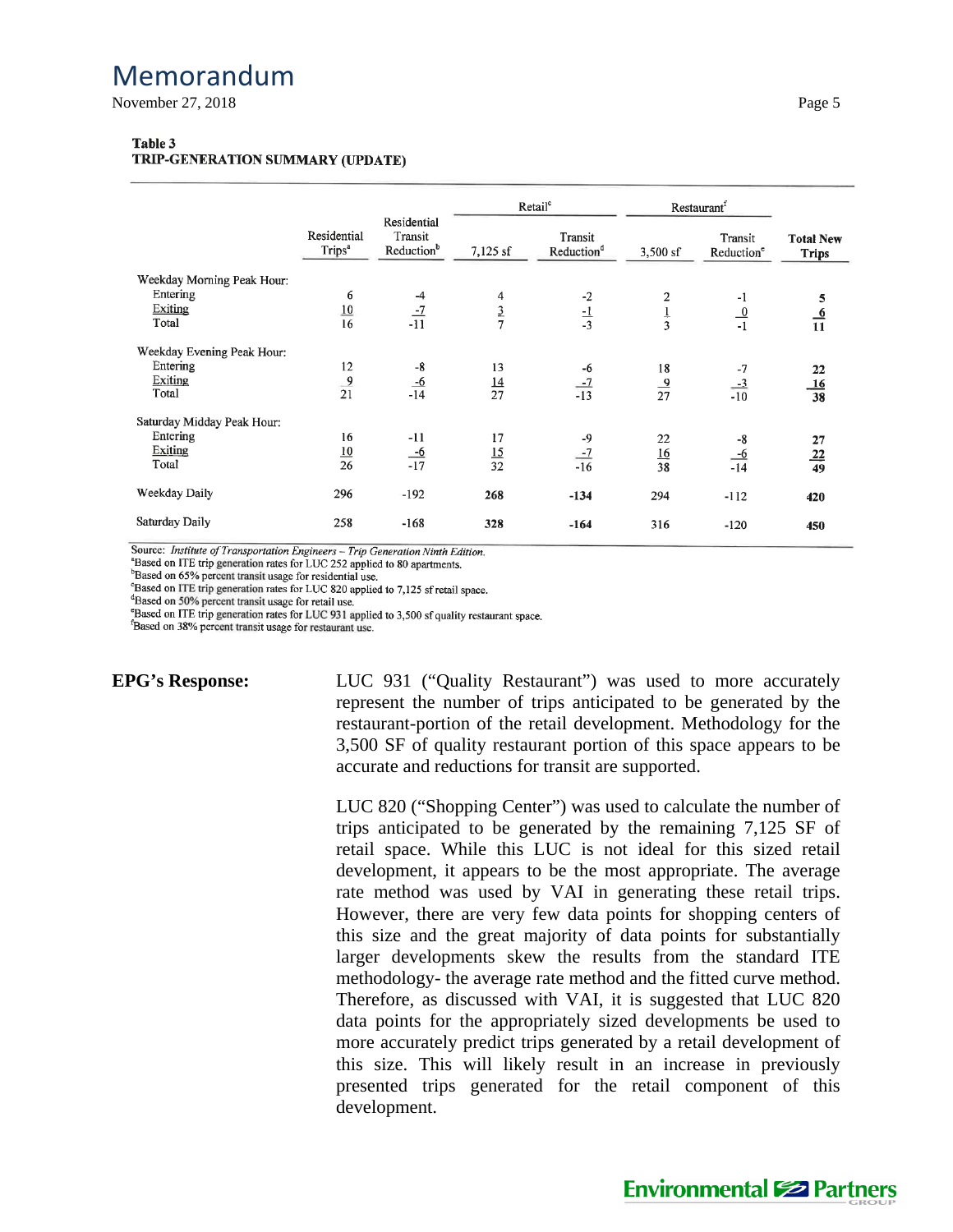| <b>Comment 5</b>                | Furthermore, a reduction of only 38% should be applied to the<br>retail trips to account for alternative modes of transportation<br>(discussed at the November $20th$ meeting); a 50% reduction is<br>unsupported/ undocumented.<br>Given the above comments, the number of trips generated by this<br>development is anticipated to change and a review of updated<br>operational analysis and no-build/ build comparison chart is<br>anticipated as previously discussed with VAI. |
|---------------------------------|--------------------------------------------------------------------------------------------------------------------------------------------------------------------------------------------------------------------------------------------------------------------------------------------------------------------------------------------------------------------------------------------------------------------------------------------------------------------------------------|
|                                 | <b>EPG's Original Comment:</b> A 75% reduction was applied to retail trips which is not supported<br>in the TIA. It is requested that justification be provided relative to<br>customers accessing the site via walking, biking or transit for the<br>type of retail anticipated.                                                                                                                                                                                                    |
| <b>VAI's 10/25/18 Response:</b> | The 75% retail trip reduction was an estimate. For purposes of the<br>trip generation updated table, a 50% reduction was utilized.                                                                                                                                                                                                                                                                                                                                                   |
| <b>EPG's Response:</b>          | After a meeting with the town and the applicant on Tuesday,<br>November 20, 2018 it was decided that the mode split reduction<br>should be reduced to 38 percent.                                                                                                                                                                                                                                                                                                                    |
| <b>VAI's 11/26/18 Response:</b> | The trip generation table was revised to reflect a 38% reduction<br>for transit for the 3,500 SF of LUC 931, quality restaurant.                                                                                                                                                                                                                                                                                                                                                     |
| <b>EPG's Response:</b>          | A mode split reduction of 38% for pedestrian, biking and transit<br>trips should also be applied to the retail trips (LUC 820), as<br>discussed at the November $20th$ meeting; a 50% reduction is<br>unsupported/ undocumented.                                                                                                                                                                                                                                                     |
| <b>Comment 6</b>                |                                                                                                                                                                                                                                                                                                                                                                                                                                                                                      |
|                                 | <b>EPG's Original Comment:</b> Depending on the location of the nearest Sewall Avenue on-street<br>parking space relative to the proposed curb-cut opening, it appears<br>that the available sight distance looking southerly (toward<br>Longwood Avenue) could be extremely limited. A sight distance<br>assessment is requested including clarification of altered on-street<br>parking, driveway circulation, and design speed.                                                   |
| VAI's 11/26/18 Response:        | Currently, 4-5 vehicles can park on-street along Sewall Avenue<br>between the site driveway and Longwood Avenue. With the new<br>driveway and sight line restrictions, this parking should be<br>The proposed signage plan restricting parking is<br>removed.<br>attached.                                                                                                                                                                                                           |
| <b>EPG's Response:</b>          | The layout of the two proposed site driveways in combination with<br>the provided truck template (backing into the loading driveway)                                                                                                                                                                                                                                                                                                                                                 |

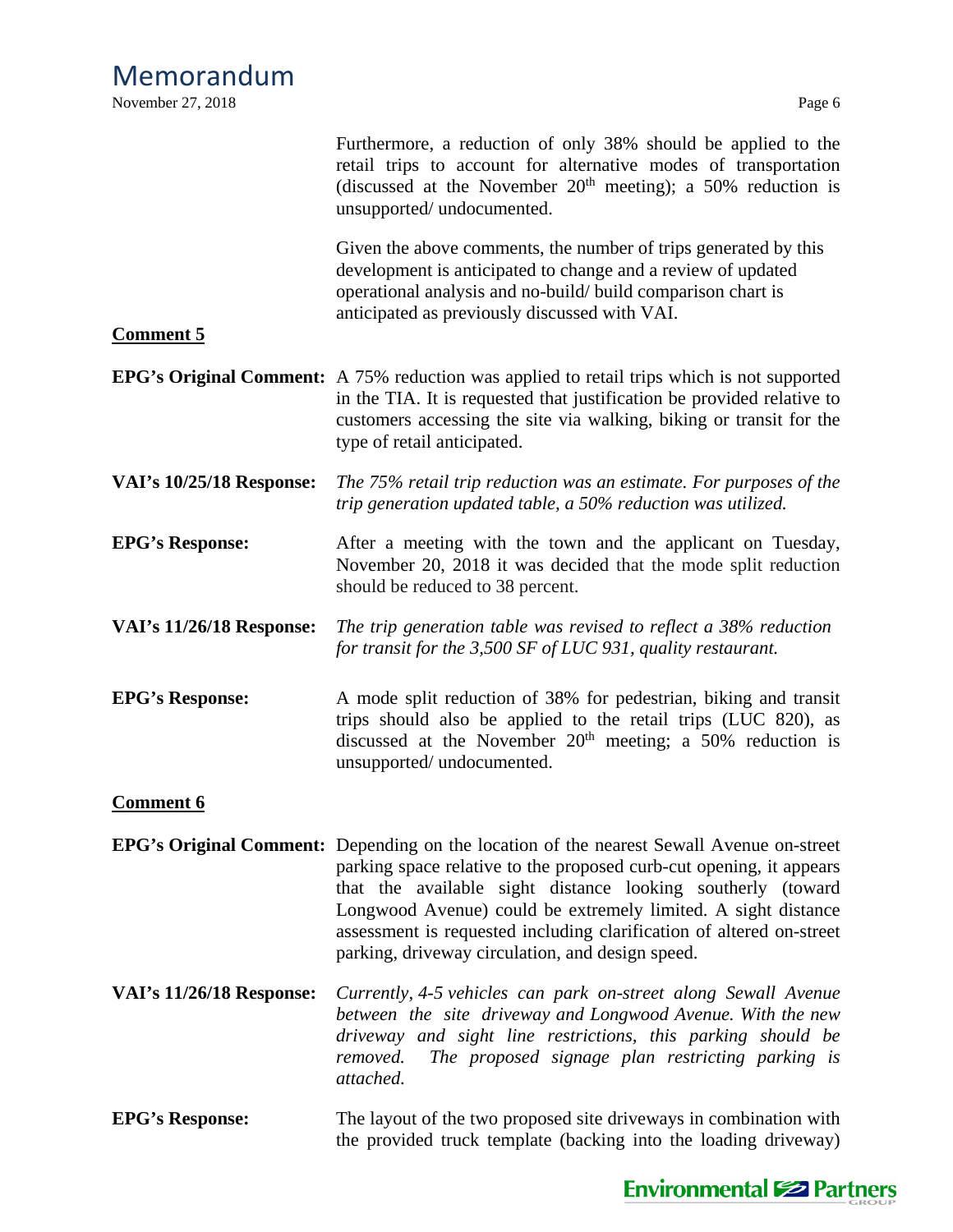November 27, 2018 Page 7

appears to eliminate the existing 5 on-street parking spaces along Sewall Avenue.

It is requested that the vehicle templates be revised to see if it is feasible for trucks to access each driveway while retaining any onstreet parking. In the event that on-street parking can be retained while allowing for turns, it is apparent that AASHTO sight line requirements will likely not be met. While AASHTO sight distance requirements should be followed, it is challenging to achieve in many urban environments such as this section of Brookline. According to the Town's Transportation Administrator, "Transportation Board & Transportation Division staff have consistently opposed the removal of the public parking supply (especially in high demand areas as Sewall Ave) for sightlines alone". Further evaluation is requested of driveway turns to/from Sewell Avenue in order to determine if parking is even physically feasible.

Given the anticipated impacts to on-street parking, parking mitigation and/or additional TDM measures should be considered to encourage alternative modes of transportation including compliance with the Town's Transportation Access Plan Guidelines.

### **Comment 7**

- **EPG's Original Comment:** Vehicle templates are requested to verify adequate space is provided for trucks to maneuver the loading zone/trash pick-up area and for parking vehicles to access the site.
- **VAI's Response:** *Truck turning templates were provided.*
- **EPG's Response:** Truck turning templates were provided and verify that adequate space is provided for trucks to maneuver the loading zone/trash pick-up area. However, as noted above, further evaluation is requested to determine the feasibility of on-street parking.

### **Comment 8**

**EPG's Original Comment:** Driveway widths and corners appear to be tight. Although not dimensioned, the western driveway appears to be approximately 18 feet wide and the eastern driveway appears to be approximately 13 feet wide. The Town of Brookline Zoning By-Law requires 20 feet for two-way driveway access. The TIA indicates the "Site Drives should be a minimum of 24-feet in the width and accommodate two-way traffic". A detailed/updated plan is requested.